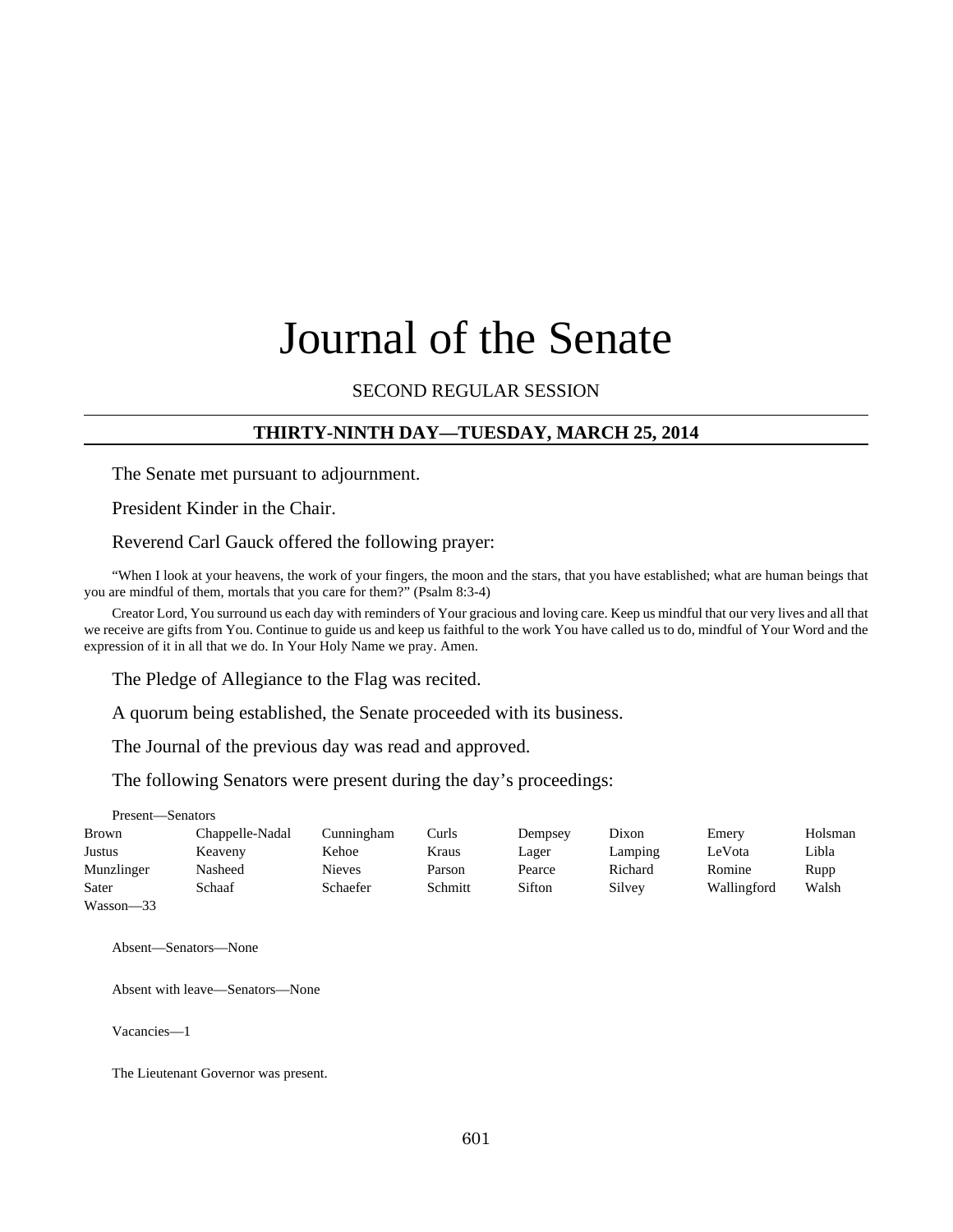#### 602 *Journal of the Senate*

#### **RESOLUTIONS**

#### Senator Munzlinger offered the following resolution, which was adopted:

#### SENATE RESOLUTION NO. 1638

Whereas, the members of the Missouri Senate feel it is altogether right and proper to pause from time to time to recognize world leaders who have made immeasurable contributions to the well being of mankind and whose legacies will echo down through the ages; and

Whereas, the members now pause to recognize the late Dr. Norman Borlaug, who was born one hundred years ago, on March 25, 1914, in Cresco, Iowa, and who would prove to be a seminal figure in the war on hunger and in the green revolution; and

Whereas, Dr. Borlaug is revered as one of America's and the world's greatest agricultural scientists, responsible for saving hundreds of millions of people from famine, starvation, and death; and

Whereas, Dr. Borlaug received his bachelor of science in biology and Ph.D. in plant pathology and genetics from the University of Minnesota, then took up an agricultural research position in Mexico, where he developed semi-dwarf, high-yield, disease-resistant wheat varieties, known as "miracle wheat", which quickly made its way to India and Pakistan and other countries in Asia and the Middle East as they faced imminent, massive food shortages; and

Whereas, the 1970 recipient of the Nobel Peace Prize, Dr. Borlaug was granted the United States Presidential Medal of Freedom and the Congressional Gold Medal, this country's two highest civilian honors, for his prodigious accomplishments in fighting hunger; and

Whereas, a Fellow of the Royal Society, Dr. Borlaug is also the deserving recipient of the Public Welfare Medal from the United States National Academy of Sciences "in recognition of distinguished contributions in the application of science to the public welfare", the most prestigious honor conferred by the Academy; the National Medal of Science, an honor bestowed by the President of the United States to individuals in science and engineering who have made important contributions to the advancement of knowledge in the fields of behavioral and social sciences, biology, chemistry, engineering, mathematics, and physics; and the Padma Vibhushan, the second highest civilian award in the Republic of India; and

Whereas, State Agriculture and Rural Leaders honors Dr. Borlaug's memory, and as a tribute to him, encourages everyone to join in the effort to eradicate hunger:

Now, Therefore, Be It Resolved that we, the members of the Missouri Senate, Ninety-seventh General Assembly, join the State Agriculture and Rural Leaders, an organization of agriculture and rural leaders of state and provincial legislative bodies from the United States and Canada, in encouraging all Missourians to engage in appropriate events, programs, and activities on March 25, 2014, "National Agriculture Day", in remembrance of Dr. Borlaug; and

Be It Further Resolved that the Secretary of the Senate be instructed to prepare a properly inscribed copy of this resolution to the State Agriculture and Rural Leaders on the illustrious occasion of "National Agriculture Day", March 25, 2014.

Senator Pearce offered Senate Resolution No. 1639, regarding Dr. Mary McCord, Warrensburg, which was adopted.

Senator Pearce offered Senate Resolution No. 1640, regarding the Johnson County Senior Patient Safety Coalition, which was adopted.

#### **SENATE BILLS FOR PERFECTION**

Senator Sater moved that **SB 593**, with **SCS**, be called from the Informal Calendar and taken up for perfection, which motion prevailed.

**SCS** for **SB 593**, entitled:

## SENATE COMMITTEE SUBSTITUTE FOR SENATE BILL NO. 593

An Act to repeal section 115.124, RSMo, and to enact in lieu thereof one new section relating to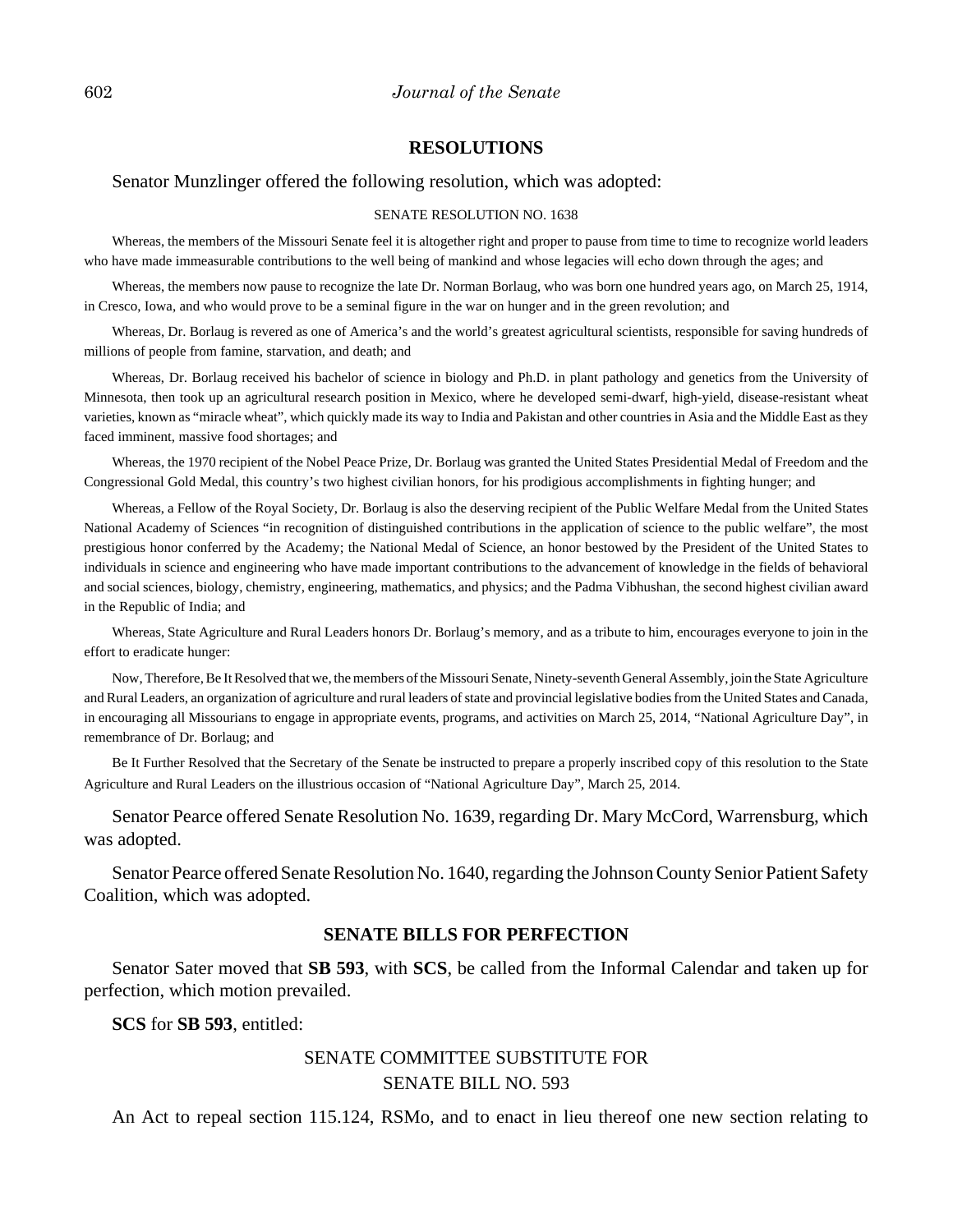nonpartisan elections.

Was taken up.

Senator Sater moved that **SCS** for **SB 593** be adopted.

Senator Sater offered **SS** for **SCS** for **SB 593**, entitled:

## SENATE SUBSTITUTE FOR SENATE COMMITTEE SUBSTITUTE FOR SENATE BILL NO. 593

An Act to repeal section 115.124, RSMo, and to enact in lieu thereof one new section relating to nonpartisan elections.

Senator Sater moved that **SS** for **SCS** for **SB 593** be adopted.

Senator Munzlinger offered **SA 1**:

#### SENATE AMENDMENT NO. 1

Amend Senate Substitute for Senate Committee Substitute for Senate Bill No. 593, Page 3, Section 115.124, Line 20, by inserting immediately after said line, the following:

"**190.336. 1. Each member of an emergency services board established pursuant to section 190.335 shall be subject to recall from office by the registered voters of the election district from which he or she was elected. Proceedings may be commenced for the recall of any such member by the filing of a notice of intention to circulate a recall petition under this section.**

**2. Proceedings may not be commenced against any member if, at the time of commencement, such member:**

**(1) Has not held office during his or her current term for a period of more than one hundred eighty days;**

**(2) Has one hundred eighty days or less remaining in his or her term; or**

**(3) Has had a recall election determined in his or her favor within the current term of office.**

**3. The notice of intention to circulate a recall petition shall be served personally, or by certified mail, on the board member sought to be recalled. A copy thereof shall be filed, along with an affidavit of the time and manner of service, with the election authority, as defined in chapter 115. A separate notice shall be filed for each board member sought to be recalled and shall contain all of the following:**

**(1) The name of the board member sought to be recalled;**

**(2) A statement, not exceeding two hundred words in length, of the reasons for the proposed recall; and**

**(3) The names and business or residential addresses of at least one but not more than five proponents of the recall.**

**4. Within seven days after the filing of the notice of intention, the board member may file with the**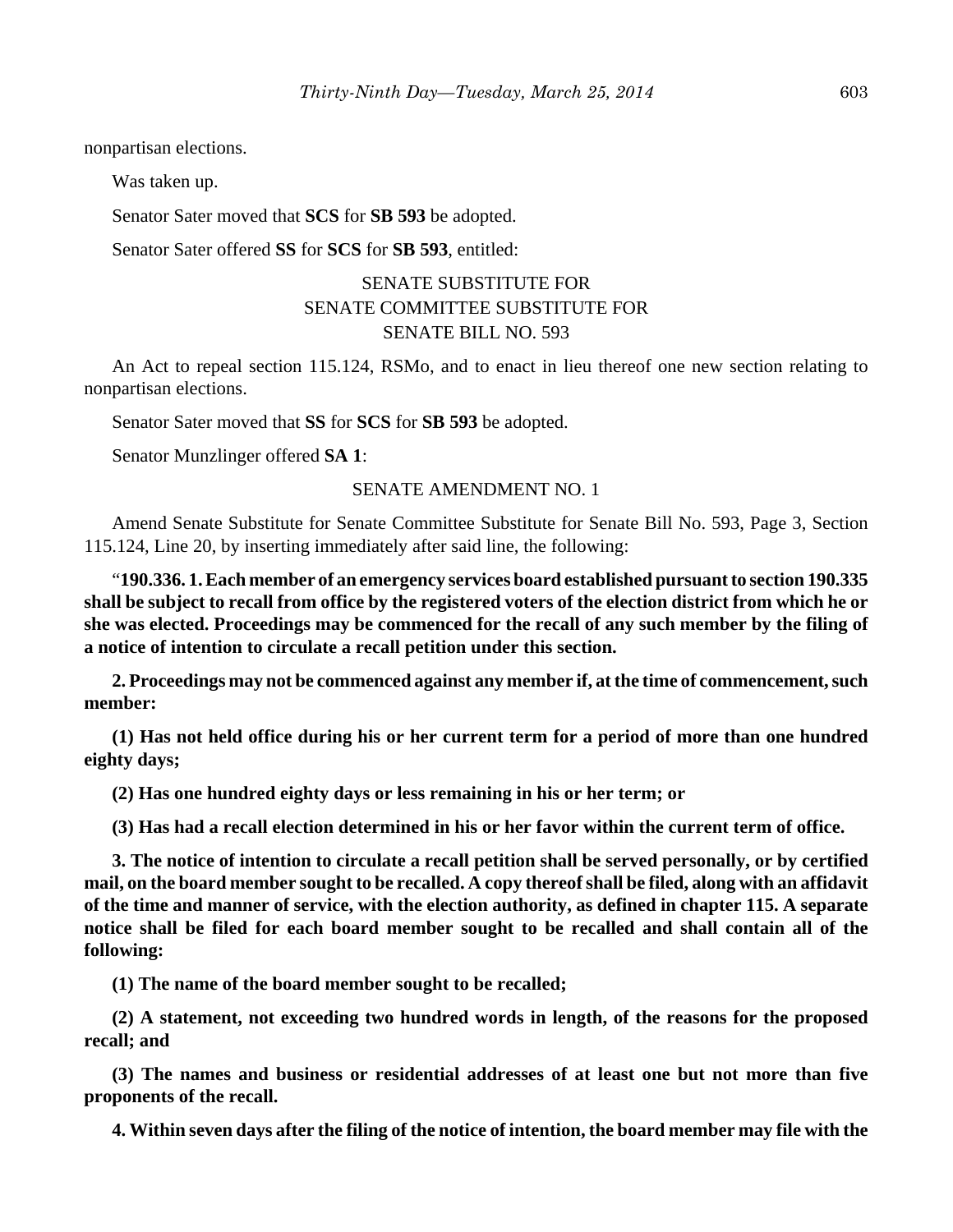**election authority a statement, not exceeding two hundred words in length, in answer to the statement of the proponents. If an answer is filed, the board member shall also serve a copy of it, personally or by certified mail, on one of the proponents named in the notice of intention. The statement and answer are intended solely to be used for the information of the voters. No insufficiency in form or substance of such statements shall affect the validity of the election proceedings.**

**5. Before any signature may be affixed to a recall petition, the petition is required to bear all of the following:**

**(1) A request that an election be called to elect a successor to the board member;**

**(2) A copy of the notice of intention, including the statement of grounds for recall;**

**(3) The answer of the board member sought to be recalled, if any exists. If the board member has not answered, the petition shall so state; and**

**(4) A place for each signer to affix his or her signature, printed name, and residential address, including any address in a city, town, village, or unincorporated community.**

**6. Each section of the petition, when submitted to the election authority, shall have attached to it an affidavit signed by the person circulating such section, setting forth all of the following:**

**(1) The printed name of the affiant;**

**(2) The residential address of the affiant;**

**(3) That the affiant circulated that section and saw the appended signatures be written;**

**(4) That according to the best information and belief of the affiant, each signature is the genuine signature of the person whose name it purports to be;**

**(5) That the affiant is a registered voter of the election district of the board member sought to be recalled; and**

**(6) The dates between which all the signatures to the petition were obtained.**

**7. A recall petition shall be filed with the election authority not more than one hundred eighty days after the filing of the notice of intention.**

**8. The number of qualified signatures required in order to recall a board member shall be equal in number to at least twenty-five percent of the number of voters who voted in the most recent gubernatorial election in such election district.**

**9. Within twenty days from the filing of the recall petition the election authority shall determine whether the petition was signed by the required number of qualified signatures. The election authority shall file with the petition a certificate showing the results of the examination. The election authority shall give the proponents a copy of the certificate upon their request.**

**10. If the election authority certifies the petition to be insufficient, it may be supplemented within ten days of the date of certification by filing additional petition sections containing all of the information required by this section. Within ten days after the supplemental copies are filed, the election authority shall file with them a certificate stating whether or not the petition as supplemented**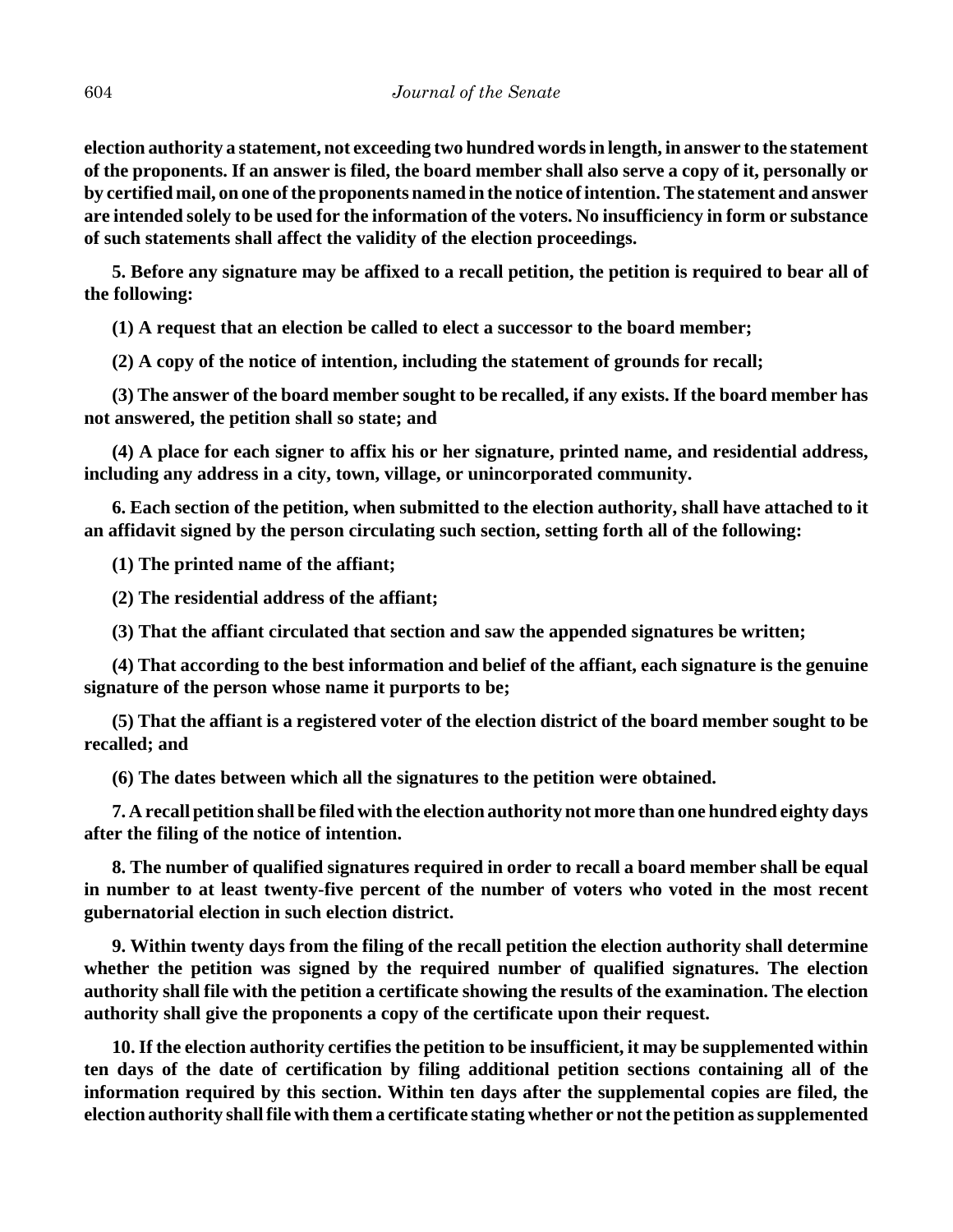**is sufficient.**

**11. If the certificate shows that the petition as supplemented is insufficient, no action shall be taken on it; however, the petition shall remain on file.**

**12. If the election authority finds the signatures on the petition, together with the supplementary petition sections, if any, to be sufficient, it shall submit its certificate as to the sufficiency of the petition to the emergency services board prior to its next meeting. The certificate shall contain:**

**(1) The name of the member whose recall is sought;**

**(2) The number of signatures required by law;**

**(3) The total number of signatures on the petition; and**

**(4) The number of valid signatures on the petition.**

**13. Following the emergency services board's receipt of the certificate, the election authority shall order an election to be held on one of the election days specified in section 115.123. The election shall be held not less than forty-five days but not more than one hundred twenty days from the date the emergency services board receives the petition. Nominations for board membership openings under this section shall be made by filing a statement of candidacy with the election authority.**

**14. At any time prior to forty-two days before the election, the member sought to be recalled may offer his or her resignation. If his or her resignation is offered, the recall question shall be removed from the ballot and the office declared vacant. The member who resigned shall not fill the vacancy, which shall be filled as otherwise provided by law.**

**15. The provisions of chapter 115 governing the conduct of elections shall apply, where appropriate, to recall elections held under this section. The costs of the election shall be paid as provided in chapter 115.**"; and

Further amend the title and enacting clause accordingly.

Senator Munzlinger moved that the above amendment be adopted, which motion prevailed.

Senator Sater moved that **SS** for **SCS** for **SB 593**, as amended, be adopted, which motion prevailed.

On motion of Senator Sater, **SS** for **SCS** for **SB 593**, as amended, was declared perfected and ordered printed.

Senator Kraus assumed the Chair.

Senator Nasheed moved that **SB 731**, with **SCS** and **SA 3** (pending), be called from the Informal Calendar and again taken up for perfection, which motion prevailed.

**SA 3** was again taken up.

Senator Schmitt assumed the Chair.

Senator Schaaf moved that **SA 3** be adopted, which motion prevailed.

Senator Schaefer offered **SA 4**: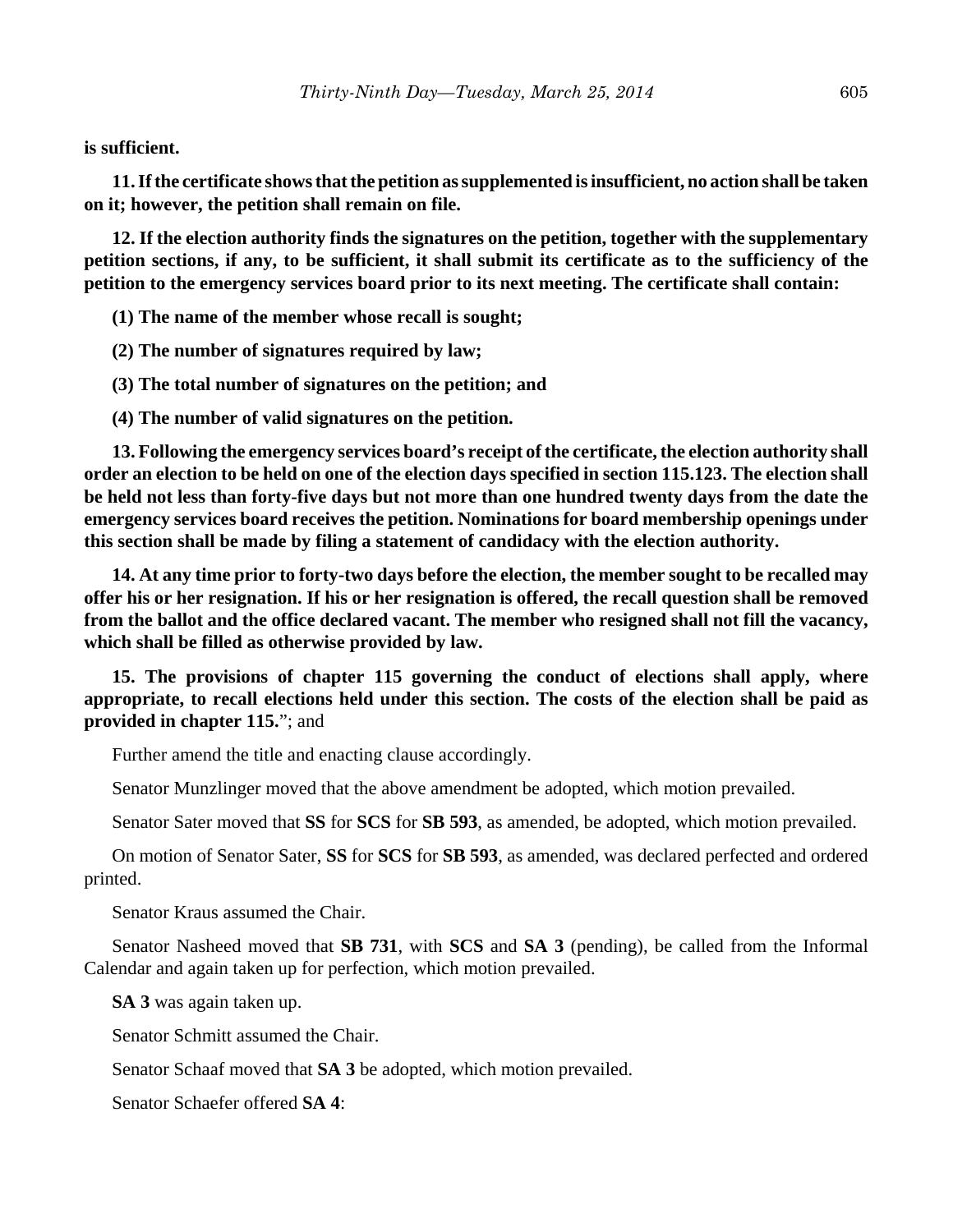#### SENATE AMENDMENT NO. 4

Amend Senate Committee Substitute for Senate Bill No. 731, Page 8, Section 82.1030, Line 9, by inserting immediately after all of said line the following:

"**Section 1. No action shall be brought under section 82.1025 or sections 82.1027 to 82.1030 if the owner of the property that is the subject of the action is in good faith compliance with any order issued by the department of natural resources, the United States Environmental Protection Agency, or the office of attorney general.**"; and

Further amend the title and enacting clause accordingly.

Senator Schaefer moved that the above amendment be adopted, which motion prevailed.

Senator Nasheed offered **SA 5**, which was read:

## SENATE AMENDMENT NO. 5

Amend Senate Committee Substitute for Senate Bill No. 731, Page 2, Section 82.1025, Line 27, by striking the opening bracket "["; and further amend line 32, by striking the closing bracket "]".

Senator Nasheed moved that the above amendment be adopted, which motion prevailed.

Senator Nasheed moved that **SCS** for **SB 731**, as amended, be adopted, which motion prevailed.

On motion of Senator Nasheed, **SCS** for **SB 731**, as amended, was declared perfected and ordered printed.

Senator Emery moved that **SJR 34**, as amended, be called from the Informal Calendar and again taken up for perfection, which motion prevailed.

At the request of Senator Emery, **SJR 34**, as amended, was placed on the Informal Calendar.

Senator Kehoe moved that **SB 673** be taken up for perfection, which motion prevailed.

Senator Kehoe offered **SA 1**, which was read:

#### SENATE AMENDMENT NO. 1

Amend Senate Bill No. 673, Page 3, Section 288.060, Line 59, by striking the following: "and one half".

Senator Kehoe moved that the above amendment be adopted.

At the request of Senator Kehoe, **SB 673**, with **SA 1** (pending), was placed on the Informal Calendar.

## **REPORTS OF STANDING COMMITTEES**

Senator Richard, Chairman of the Committee on Rules, Joint Rules, Resolutions and Ethics, submitted the following reports:

Mr. President: Your Committee on Rules, Joint Rules, Resolutions and Ethics, to which were referred **SS** for **SCS** for **SB 593** and **SS** for **SB 745**, begs leave to report that it has examined the same and finds that the bills have been truly perfected and that the printed copies furnished the Senators are correct.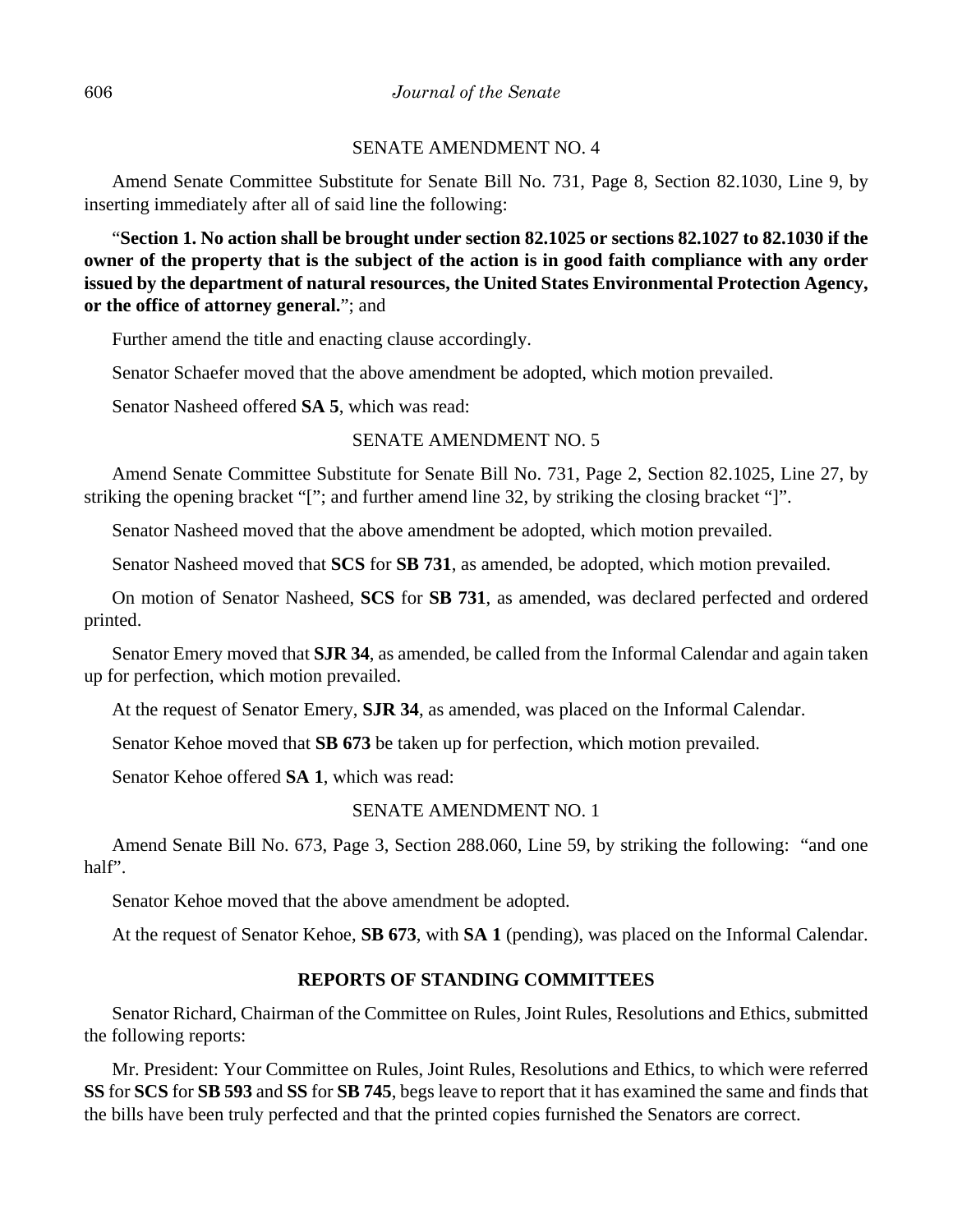#### **REFERRALS**

President Pro Tem Dempsey referred **SS** for **SB 745** and **SCS** for **SB 623** to the Committee on Governmental Accountability and Fiscal Oversight.

On motion of Senator Richard, the Senate recessed until 4:00 p.m.

#### **RECESS**

The time of recess having expired, the Senate was called to order by Senator Romine.

## **REPORTS OF STANDING COMMITTEES**

Senator Richard, Chairman of the Committee on Rules, Joint Rules, Resolutions and Ethics, submitted the following reports:

Mr. President: Your Committee on Rules, Joint Rules, Resolutions and Ethics, after examination of **SB 875**, with **SCS**, respectfully requests that it be removed from the Senate Consent Calendar in accordance with the provisions of Senate Rule 45.

Also,

Mr. President: Your Committee on Rules, Joint Rules, Resolutions and Ethics, after examination of **SB 850**, with **SCS**, respectfully requests that it be removed from the Senate Consent Calendar in accordance with the provisions of Senate Rule 45.

Also,

Mr. President: Your Committee on Rules, Joint Rules, Resolutions and Ethics, to which was referred **SCS** for **SB 731**, begs leave to report that it has examined the same and finds that the bill has been truly perfected and that the printed copies furnished the Senators are correct.

#### **MESSAGES FROM THE GOVERNOR**

The following message was received from the Governor, which was read:

GOVERNOR OF MISSOURI JEFFERSON CITY 65102 March 25, 2014

To the Senate of the 97<sup>th</sup> General Assembly of the State of Missouri:

I have the honor to transmit to you herewith for your advice and consent the following appointment:

Scott T. Rupp, 3107 Bear View Court, Wentzville, Saint Charles County, Missouri 63385, as a member of the Public Service Commission, for a term ending March 25, 2020, and until his successor is duly appointed and qualified; vice, Kevin D. Gunn, term expired.

> Respectfully submitted, Jeremiah W. (Jay) Nixon Governor

President Pro Tem Dempsey referred the above appointment to the Committee on Gubernatorial Appointments.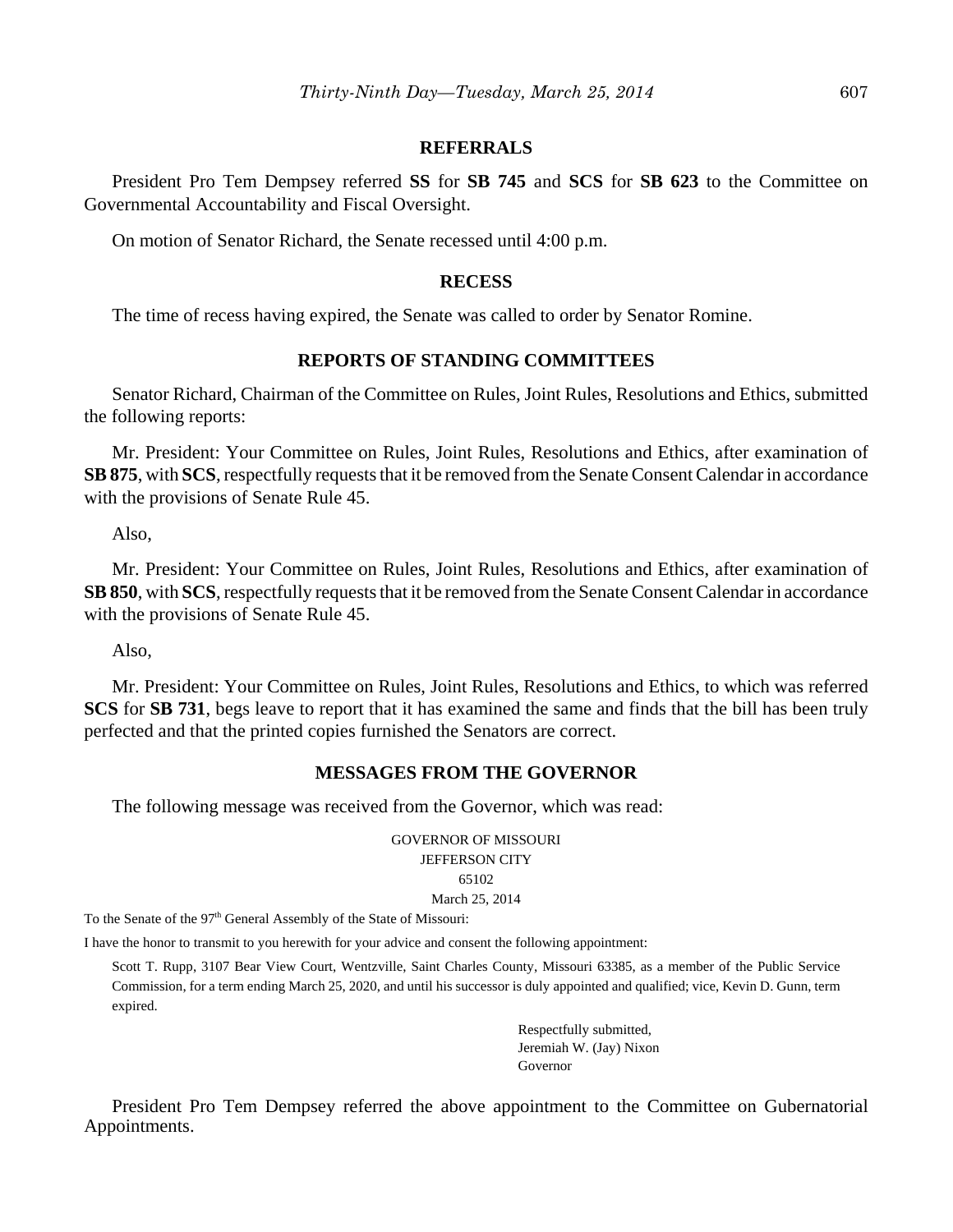### 608 *Journal of the Senate*

## **SENATE BILLS FOR PERFECTION**

Senator Lager moved that **SRB 714**, with **SCS**, be taken up for perfection, which motion prevailed.

## **SCS** for **SRB 714**, entitled:

An Act to repeal sections 8.305, 21.485, 21.800, 21.801, 21.830, 21.910, 82.291, 105.915, 143.811, 160.254, 160.534, 160.932, 160.933, 167.194, 168.081, 168.083, 171.033, 191.115, 192.105, 196.1035, 197.291, 208.955, 262.950, 301.129, 311.489, 374.776, 376.825, 376.826, 376.827, 376.830, 376.833, 376.836, 383.250, 393.171, 407.485, 443.805, 488.2205, 542.301, 620.602, 630.461, 633.410, 640.850, 650.120, 660.425, 660.430, 660.435, 660.440, 660.445, 660.450, 660.455, 660.460, 660.465, 701.058, and 701.502, RSMo, and to enact in lieu thereof eleven new sections for the sole purpose of repealing expired, ineffective, and obsolete statutory provisions, with a penalty provision.

Was taken up.

Senator Lager moved that **SCS** for **SRB 714** be adopted, which motion prevailed.

On motion of Senator Lager, **SCS** for **SRB 714** was declared perfected and ordered printed.

At the request of Senator Cunningham, **SB 734** was placed on the Informal Calendar.

Senator Parson moved that **SB 693** be taken up for perfection, which motion prevailed.

Senator Sater offered **SA 1**:

## SENATE AMENDMENT NO. 1

Amend Senate Bill No. 693, Page 11, Section 144.030, Line 361, by inserting at the end of said line the following:

# "**The exemption authorized under this subsection shall not apply to the titling of motor vehicles with a sale price over fifteen thousand dollars.**".

Senator Sater moved that the above amendment be adopted, which motion prevailed.

On motion of Senator Parson, **SB 693**, as amended, was declared perfected and ordered printed.

Senator Kraus moved that **SB 662** be taken up for perfection, which motion prevailed.

On motion of Senator Kraus, **SB 662** was declared perfected and ordered printed.

Senator Dixon moved that **SB 607** be taken up for perfection, which motion prevailed.

On motion of Senator Dixon, **SB 607** was declared perfected and ordered printed.

Senator Chappelle-Nadal moved that **SB 727** be taken up for perfection, which motion prevailed.

Senator Munzlinger offered **SA 1**:

## SENATE AMENDMENT NO. 1

Amend Senate Bill No. 727, Page 1, In the Title, Lines 2-3, by striking the following: "a sales and use tax exemption for"; and

Further amend said bill, page 2, section 144.527, line 27, by inserting immediately after said line the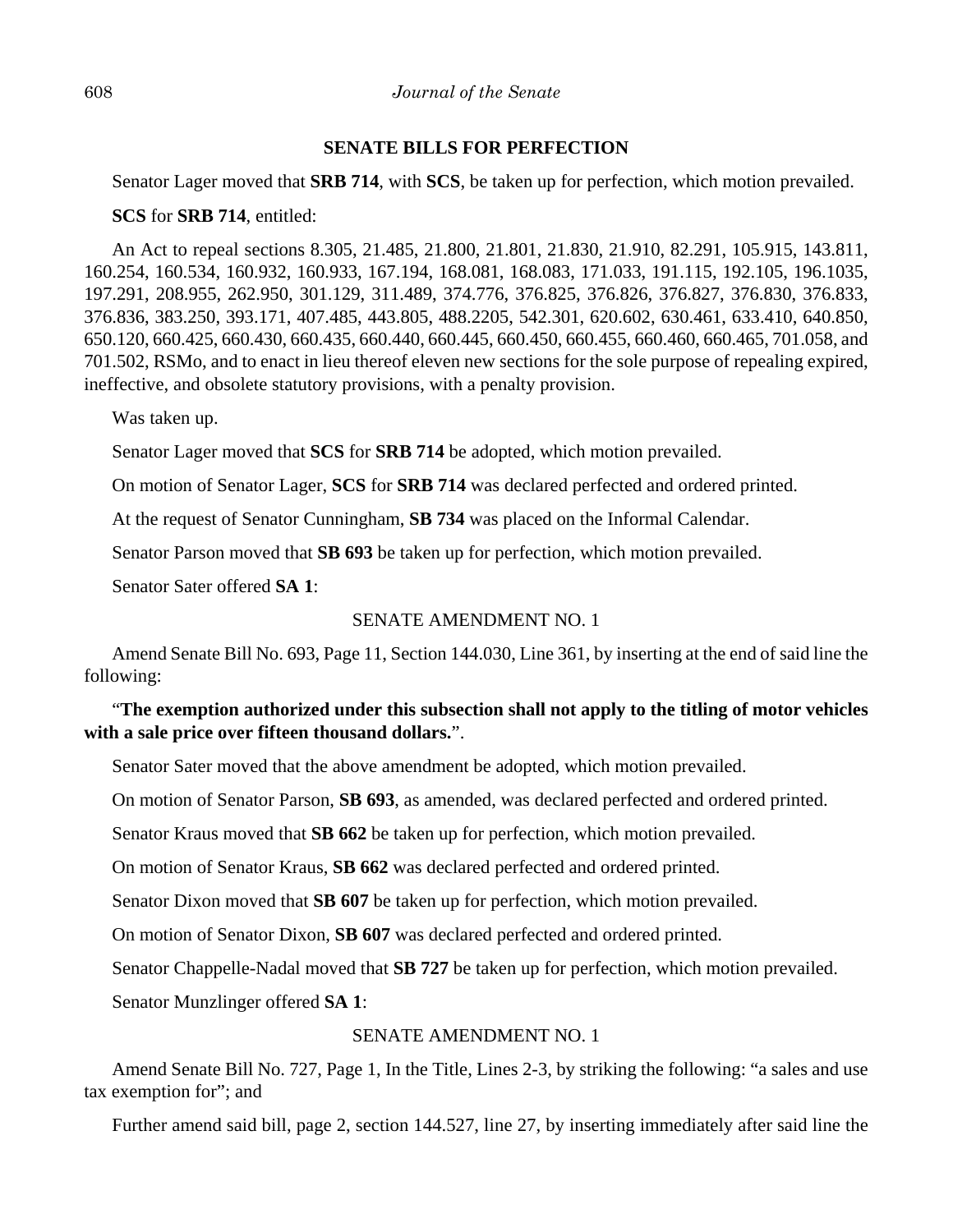## following:

"**208.018. 1. Subject to federal approval, the department of social services shall establish a pilot program for the purpose of providing Supplemental Nutrition Assistance Program (SNAP) participants with access and the ability to afford fresh food when purchasing fresh food at farmers' markets. Under the pilot program, such participants shall be able to:**

**(1) Purchase fresh fruit, vegetables, meat, fish, poultry, eggs, and honey with SNAP benefits with an electronic benefit transfer (EBT) card; and**

**(2) Receive a dollar-for-dollar match for every SNAP dollar spent at a participating farmer's market or vending urban agricultural zone as defined in section 262.900 in an amount up to ten dollars per week whenever the participant purchases fresh food with an EBT card.**

**2. Purchases of approved fresh food by SNAP participants under this section shall automatically trigger matching funds reimbursement into the vendor accounts by the department.**

**3. The funding of this pilot program shall be subject to appropriation. In addition to appropriations from the general assembly, the department may apply for available grants and shall be able to accept other gifts, grants, and donations to develop and maintain the program.**

**4. The department shall promulgate rules setting forth the procedures and methods of implementing this section. Any rule or portion of a rule, as that term is defined in section 536.010, that is created under the authority delegated in this section shall become effective only if it complies with and is subject to all of the provisions of chapter 536 and, if applicable, section 536.028. This section and chapter 536 are nonseverable and if any of the powers vested with the general assembly pursuant to chapter 536 to review, to delay the effective date, or to disapprove and annul a rule are subsequently held unconstitutional, then the grant of rulemaking authority and any rule proposed or adopted after August 28, 2014, shall be invalid and void.**

**5. Pursuant to section 23.253 of the Missouri sunset act:**

**(1) The provisions of this section shall sunset automatically six years after the effective date of this section unless reauthorized by an act of the general assembly; and**

**(2) If such program is reauthorized, the program authorized under this section shall sunset automatically twelve years after the effective date of the reauthorization of this section; and**

**(3) This section shall terminate on September first of the calendar year immediately following the calendar year in which the program authorized under this section is sunset.**"; and

Further amend the title and enacting clause accordingly.

Senator Munzlinger moved that the above amendment be adopted, which motion prevailed.

On motion of Senator Chappelle-Nadal, **SB 727**, as amended, was declared perfected and ordered printed.

Senator Brown moved that **SB 716**, with **SCS**, be taken up for perfection, which motion prevailed.

**SCS** for **SB 716**, entitled: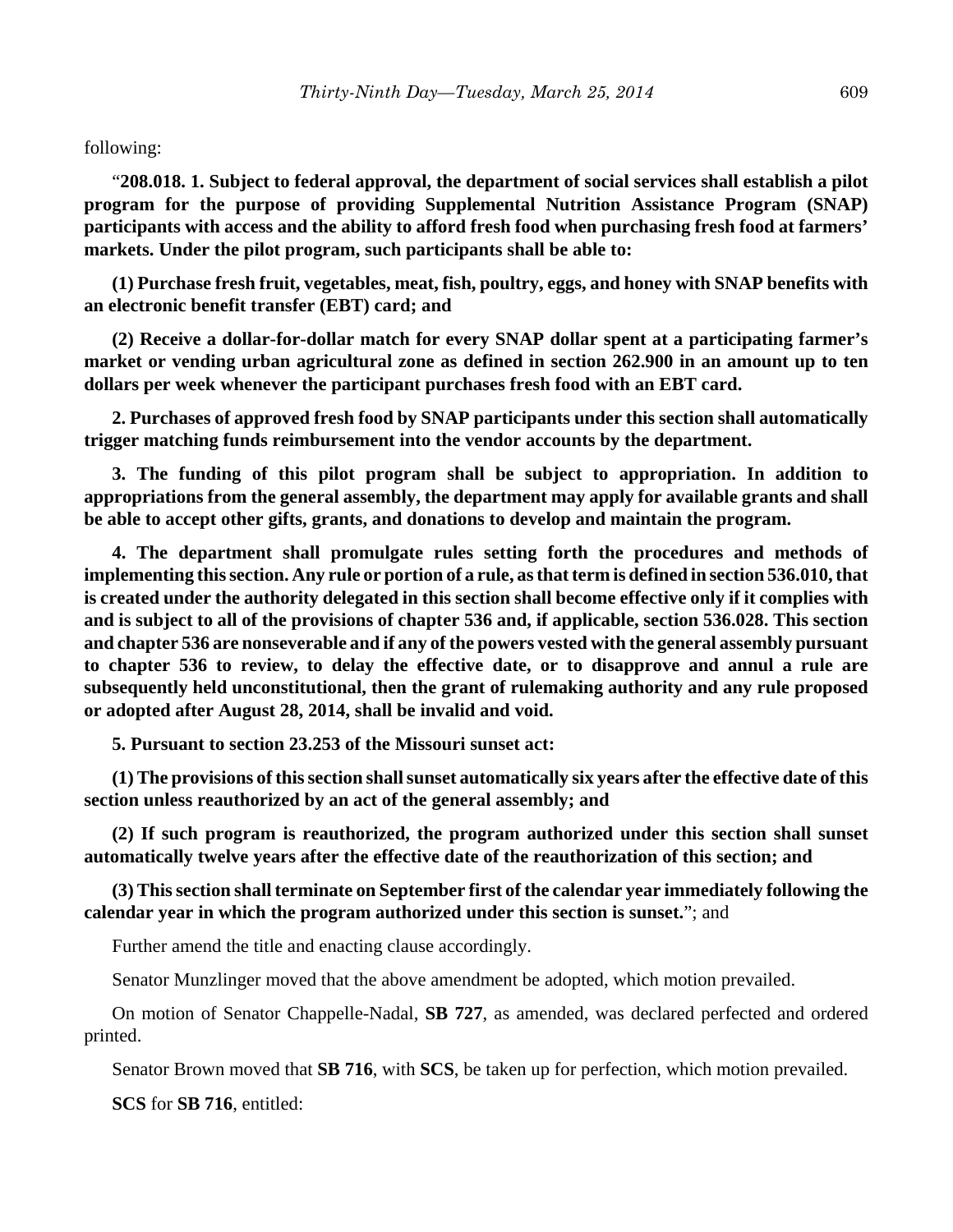# SENATE COMMITTEE SUBSTITUTE FOR SENATE BILL NO. 716

An Act to amend chapter 197, RSMo, by adding thereto one new section relating to immunizations against influenza.

Was taken up.

Senator Brown moved that **SCS** for **SB 716** be adopted.

Senator Brown offered **SA 1**:

#### SENATE AMENDMENT NO. 1

Amend Senate Committee Substitute for Senate Bill No. 716, Page 1, Section 197.168, Line 5, by inserting immediately after the word "physician" the following: "**or other practitioner authorized to order vaccinations or as authorized by physician-approved hospital policies or protocols for influenza vaccinations pursuant to state hospital regulations**"; and further amend line 7, by striking "or" and inserting in lieu thereof the following: "**and**".

Senator Brown moved that the above amendment be adopted, which motion prevailed.

Senator Brown moved that **SCS** for **SB 716**, as amended, be adopted, which motion prevailed.

On motion of Senator Brown, **SCS** for **SB 716**, as amended, was declared perfected and ordered printed.

Senator Schaefer moved that **SB 696** be taken up for perfection, which motion prevailed.

On motion of Senator Schaefer, **SB 696** was declared perfected and ordered printed.

Senator Chappelle-Nadal moved that **SB 564**, with **SCS**, be taken up for perfection, which motion prevailed.

**SCS** for **SB 564**, entitled:

# SENATE COMMITTEE SUBSTITUTE FOR SENATE BILL NO. 564

An Act to amend chapter 198, RSMo, by adding thereto one new section relating to long-term care facilities.

Was taken up.

Senator Chappelle-Nadal moved that **SCS** for **SB 564** be adopted, which motion prevailed.

On motion of Senator Chappelle-Nadal, **SCS** for **SB 564** was declared perfected and ordered printed.

Senator Wallingford moved that **SB 660** be taken up for perfection, which motion prevailed.

At the request of Senator Wallingford, **SB 660** was placed on the Informal Calendar.

## **REPORTS OF STANDING COMMITTEES**

Senator Richard, Chairman of the Committee on Rules, Joint Rules, Resolutions and Ethics, submitted the following report: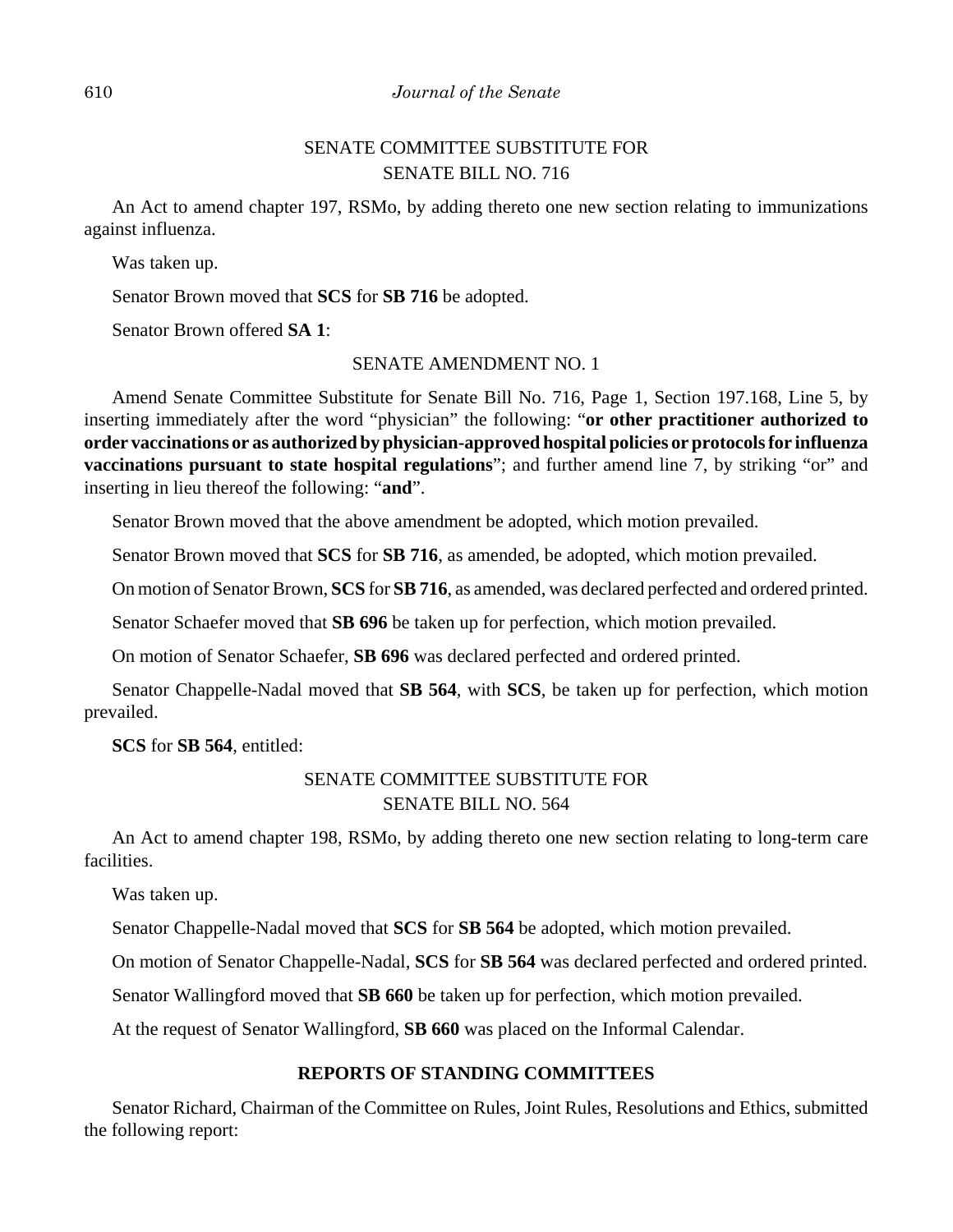Mr. President: Your Committee on Rules, Joint Rules, Resolutions and Ethics, to which was referred **SCS** for **SRB 714**, begs leave to report that it has examined the same and finds that the bill has been truly perfected and that the printed copies furnished the Senators are correct.

On motion of Senator Richard, the Senate recessed until 8:00 p.m.

## **RECESS**

The time of recess having expired, the Senate was called to order by Senator Kraus.

## **SENATE BILLS FOR PERFECTION**

Senator Kehoe moved that **SB 675**, with **SCS**, be taken up for perfection, which motion prevailed.

**SCS** for **SB 675**, entitled:

## SENATE COMMITTEE SUBSTITUTE FOR SENATE BILL NO. 675

An Act to amend chapter 70, RSMo, by adding thereto one new section relating to the Missouri local government employees' retirement system.

Was taken up.

Senator Kehoe moved that **SCS** for **SB 675** be adopted, which motion prevailed.

On motion of Senator Kehoe, **SCS** for **SB 675** was declared perfected and ordered printed.

Senator Walsh moved that **SB 712**, with **SCS**, be taken up for perfection, which motion prevailed.

**SCS** for **SB 712**, entitled:

## SENATE COMMITTEE SUBSTITUTE FOR SENATE BILL NO. 712

An Act to amend chapter 285, RSMo, by adding thereto ten new sections relating to domestic violence.

Was taken up.

Senator Walsh moved that **SCS** for **SB 712** be adopted.

Senator Libla offered **SA 1**, which was read:

## SENATE AMENDMENT NO. 1

Amend Senate Committee Substitute for Senate Bill No. 712, Pages 8-9, Section 285.665, by striking all of said section from the bill; and

Further amend the title and enacting clause accordingly.

Senator Libla moved that the above amendment be adopted, which motion prevailed.

At the request of Senator Walsh, **SB 712**, with **SCS**, as amended (pending), was placed on the Informal Calendar.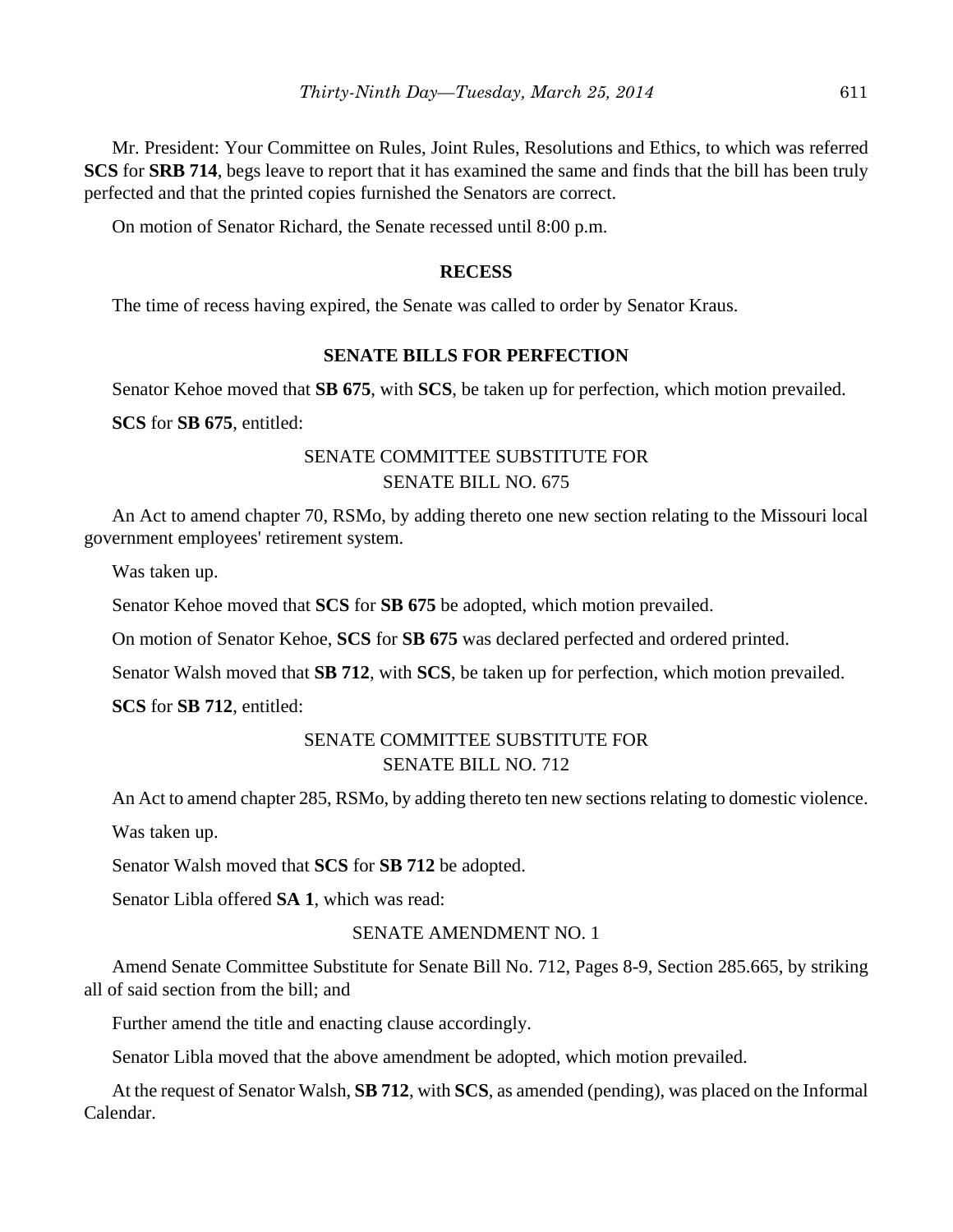Senator Justus moved that **SB 720**, with **SCS**, be taken up for perfection, which motion prevailed.

**SCS** for **SB 720**, entitled:

# SENATE COMMITTEE SUBSTITUTE FOR SENATE BILL NO. 720

An Act to repeal section 210.027, RSMo, and to enact in lieu thereof one new section relating to child care businesses.

Was taken up.

Senator Justus moved that **SCS** for **SB 720** be adopted.

Senator Justus offered **SS** for **SCS** for **SB 720**, entitled:

# SENATE SUBSTITUTE FOR SENATE COMMITTEE SUBSTITUTE FOR SENATE BILL NO. 720

An Act to repeal section 210.027, RSMo, and to enact in lieu thereof one new section relating to child care providers.

Senator Justus moved that **SS** for **SCS** for **SB 720** be adopted, which motion prevailed.

On motion of Senator Justus, **SS** for **SCS** for **SB 720** was declared perfected and ordered printed.

**SB 741** was placed on the Informal Calendar.

Senator Wasson moved that **SB 692** be taken up for perfection, which motion prevailed.

Senator Wasson offered **SA 1**:

## SENATE AMENDMENT NO. 1

Amend Senate Bill No. 692, Page 1, Section 376.1228, Line 21, by inserting immediately after said line the following:

"**5. The provisions of this section shall not apply to health benefit plans or health carriers regulated under chapter 376 as of January 1, 2014 offering or issuing coverage not exclusively for optometric or ophthalmic services or materials, except contracts entered into by such health benefit plans or health carriers with third parties to provide coverage for optometric or ophthalmic services or materials to plan members or insurance subscribers shall be subject to the provisions of this** section."; and further amend said section by renumbering the remaining subsection accordingly.

Senator Wasson moved that the above amendment be adopted.

At the request of Senator Wasson, **SB 692**, with **SA 1** (pending), was placed on the Informal Calendar.

## **REPORTS OF STANDING COMMITTEES**

Senator Richard, Chairman of the Committee on Rules, Joint Rules, Resolutions and Ethics, submitted the following reports: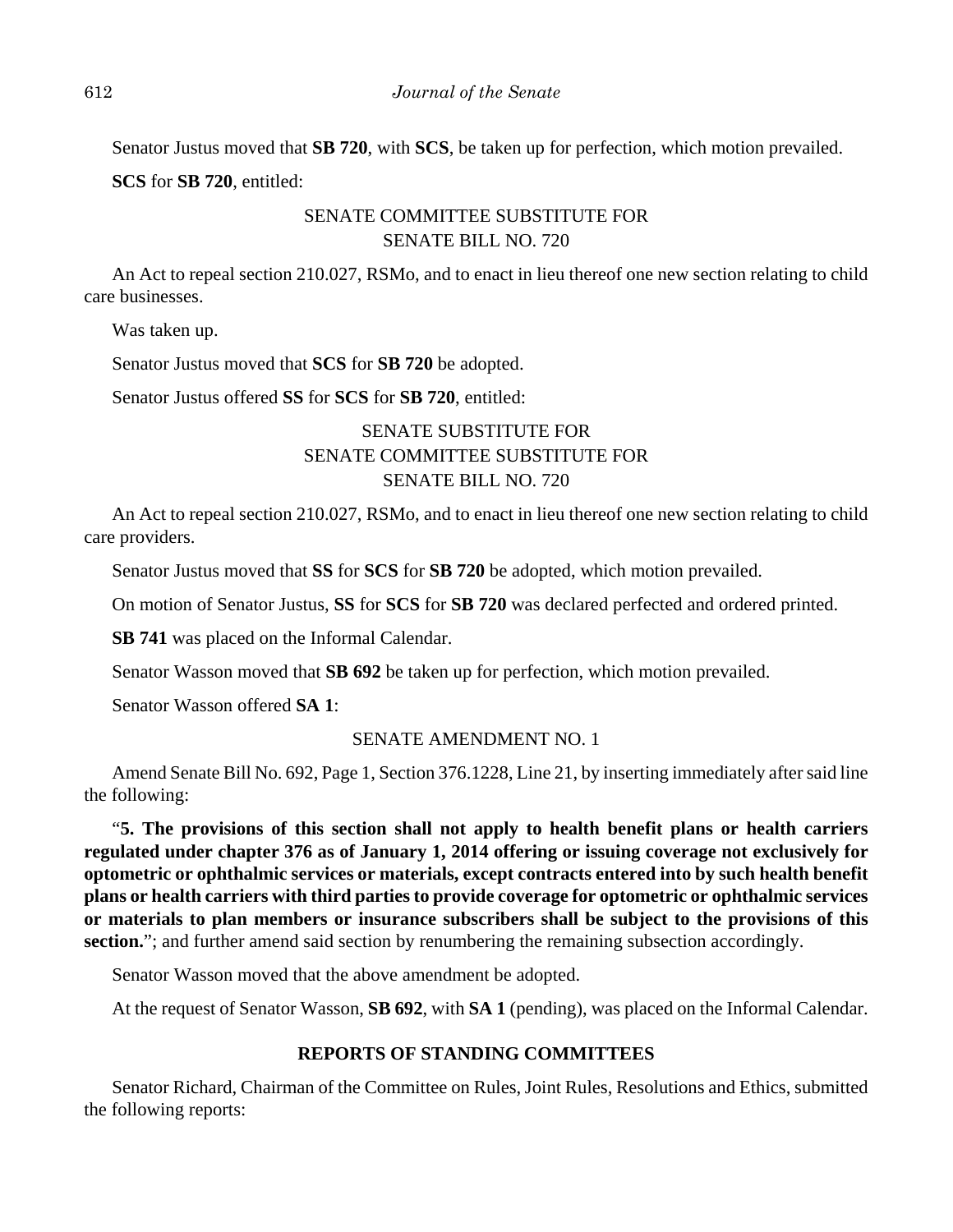Mr. President: Your Committee on Rules, Joint Rules, Resolutions and Ethics, to which were referred **SCS** for **SB 675**; **SB 727**; **SCS** for **SB 716**; **SB 696**; **SB 693**; **SB 662**; **SB 607**; and **SCS** for **SB 564**, begs leave to report that it has examined the same and finds that the bills have been truly perfected and that the printed copies furnished the Senators are correct.

## **RESOLUTIONS**

Senator Curls offered Senate Resolution No. 1641, regarding the Ninety-fifth Birthday of Fred A. Curls, Kansas City, which was adopted.

Senator Wasson offered Senate Resolution No. 1642, regarding Pam Chandler, Springfield, which was adopted.

Senator LeVota offered Senate Resolution No. 1643, regarding Russell R. Love, Harrisonville, which was adopted.

Senator LeVota offered Senate Resolution No. 1644, regarding Allan Nance, Branson, which was adopted.

Senator LeVota offered Senate Resolution No. 1645, regarding Don Waddell, Clinton, which was adopted.

Senator LeVota offered Senate Resolution No. 1646, regarding Carl Gilfoy, Gig Habor, Washington, which was adopted.

Senator LeVota offered Senate Resolution No. 1647, regarding Phillip Hooper, Independence, which was adopted.

## **INTRODUCTIONS OF GUESTS**

On behalf of Senator Sater and himself, Senator Pearce introduced to the Senate, Missouri Beef Queen, Julie Crouch, Benton County; and representatives of the Missouri Cattlemen's Association from Johnson, Pettis, Benton, Cooper, Polk and Dallas counties.

Senator Schaefer introduced to the Senate, fourth grade students from Pilot Grove Elementary School.

Senator Holsman introduced to the Senate, Todd Foltz and Lyla Perrodin, Multiple Sclerosis Society, Kansas City.

Senator Kehoe introduced to the Senate, Antonio Oropeza, Mexico.

Senator LeVota introduced to the Senate, the Physician of the Day, Michael Monaco, M.D., Lee's Summit.

Senator Romine introduced to the Senate, Ahmad Adamu, Nigeria; Robert Simek, Czech Republic; and Carrie Couch, E.J. Jackson and Andrew Engler.

Senator Schaaf introduced to the Senate, Lavelle Rucker and forty students from Central High School, St. Joseph.

Senator Kehoe introduced to the Senate, Mike Hurleth, Tricia Bohler, David Yates, Linda Moen, Bruce Dawson, Anthony Kreutz, Don Hillis and members of Missouri Transportation Construction Coalition.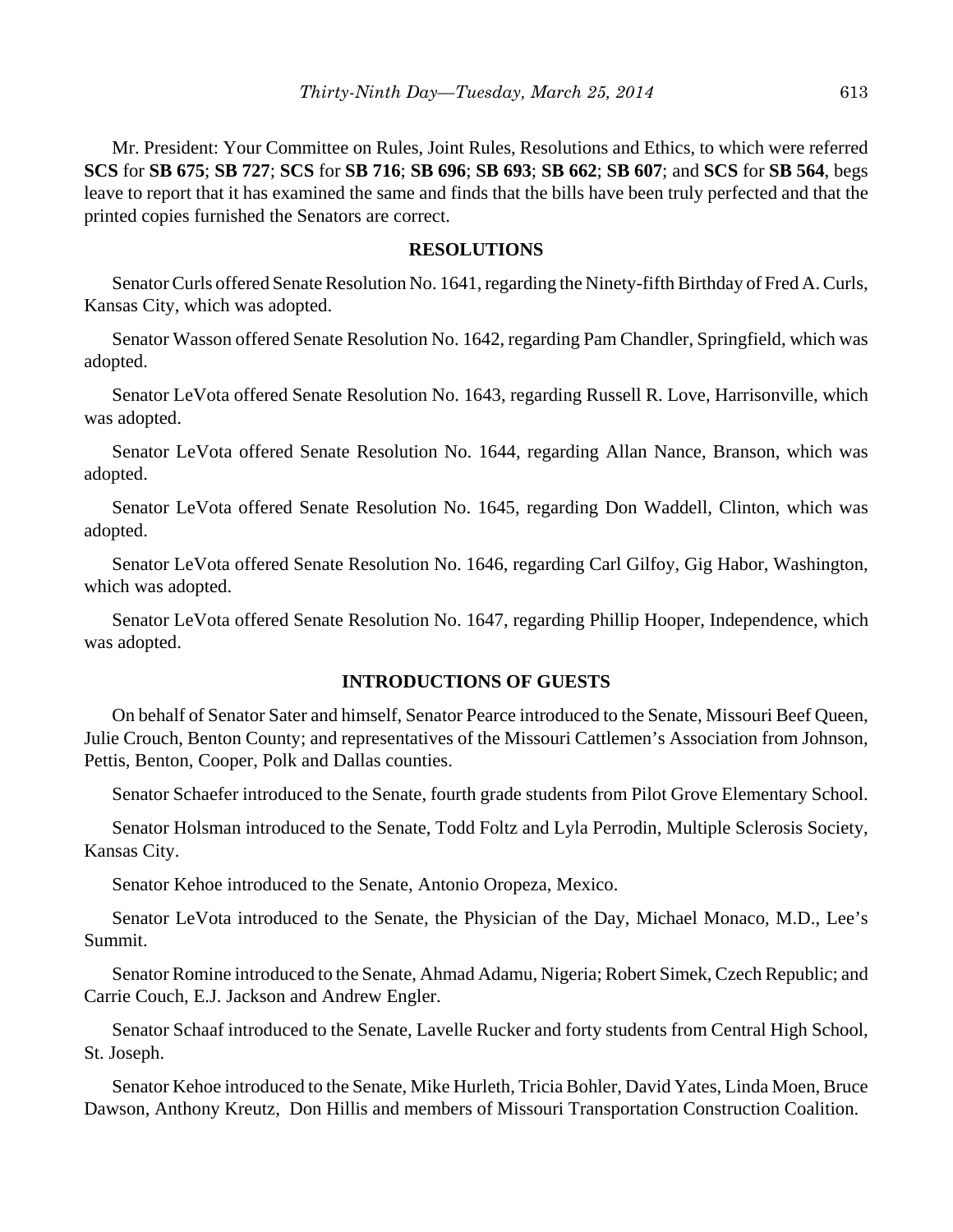Senator Dixon introduced to the Senate, SGA President David Schneider and forty students from Missouri State University Student Government Association.

Senator Brown introduced to the Senate, Dylan Bryant, Columbia College.

Senator Pearce introduced to the Senate, Superintendent Scott Patrick, Warrensburg R-VI School District.

On behalf of Senators Keaveny, Chappelle-Nadal and himself, Senator Pearce introduced to the Senate, representatives of Taiwanese Association of America-St. Louis Chapter: Beverly and Charles Tsai, Tai Lin, Tony Su, Raymond Yeh and Wilson Shen.

Senator Emery introduced to the Senate, Jennifer Straw, Emily Lehman and Jessica Johnson, Clinton.

On motion of Senator Richard, the Senate adjourned under the rules.

# SENATE CALENDAR \_\_\_\_\_\_

## FORTIETH DAY–WEDNESDAY, MARCH 26, 2014 \_\_\_\_\_\_

## FORMAL CALENDAR

### SECOND READING OF SENATE BILLS

| SB 951-Holsman          | SB 969-Kehoe    |
|-------------------------|-----------------|
| SB 952-Dixon and Sifton | SB 970-Kehoe    |
| SB 953-Nasheed          | SB 971-Kehoe    |
| SB 954-Cunningham       | SB 972-Kehoe    |
| SB 955-Cunningham       | SB 973-Brown    |
| SB 956-Schaaf           | SB 974-Rupp     |
| SB 957-Holsman          | SB 975-Emery    |
| SB 958-Nieves           | SB 976-Emery    |
| SB 959-Curls            | SB 977-Schmitt  |
| SB 960-Munzlinger       | SB 978-Schmitt  |
| SB 961-Nasheed          | SB 979-Schaefer |
| SB 962-Justus           | SB 980-Schaefer |
| SB 963-Justus           | SB 981-Schaefer |
| SB 964-Lager            | SB 982-Schaefer |
| SB 965-Lager            | SB 983-Pearce   |
| SB 966-Lager            | SB 984-Sifton   |
| SB 967-Lager            | SB 985-Sifton   |
| SB 968-Lager            | SB 986-Sifton   |
|                         |                 |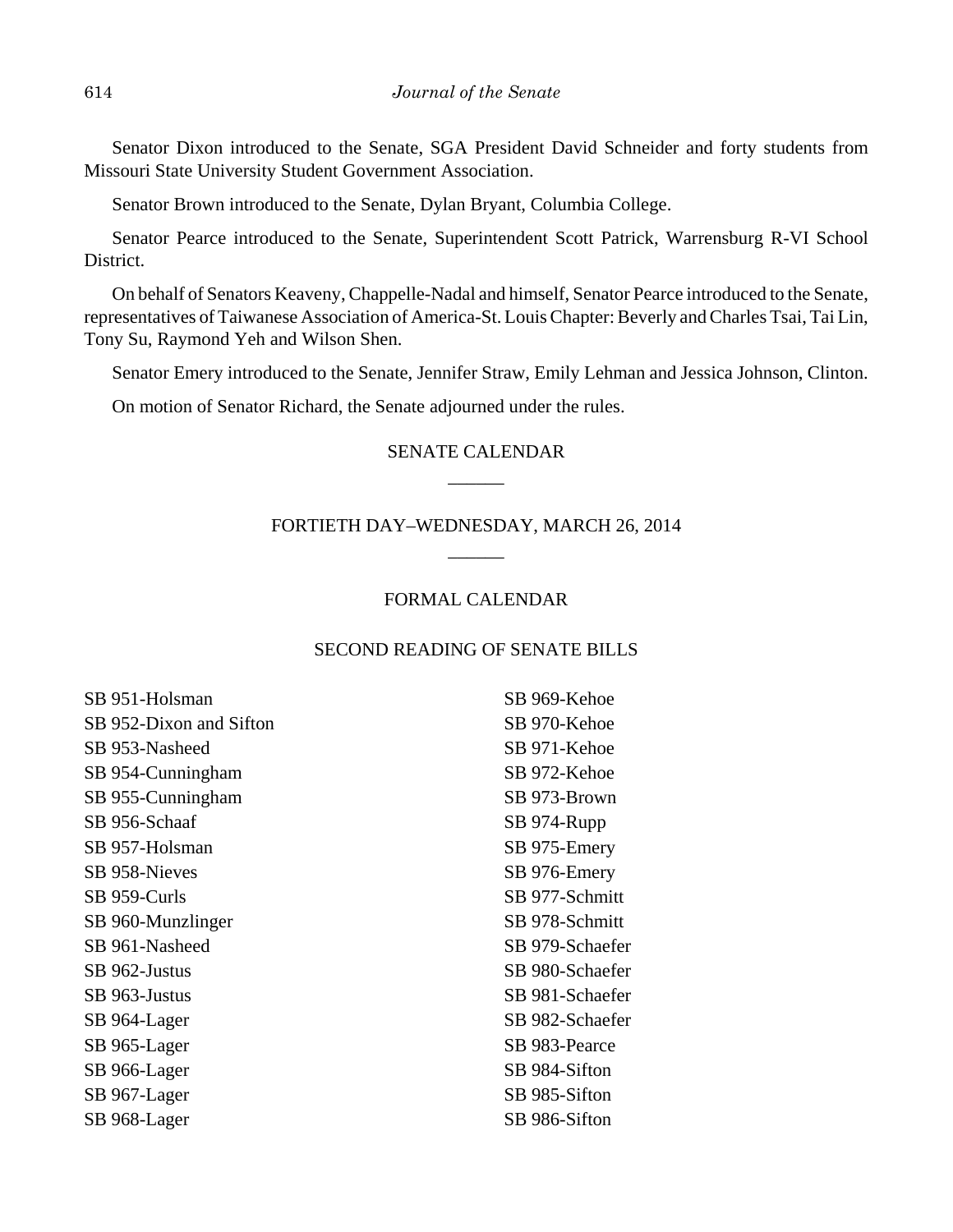SB 987-Lamping SB 988-Lamping SB 989-Lamping SB 990-Lamping SB 991-Kraus SB 992-Dempsey SB 993-Dempsey SB 994-Dixon SB 995-Sifton

SJR 49-Cunningham SJR 50-Lamping SJR 51-Lamping SJR 52-Lamping SJR 53-Lamping SJR 54-Lamping SJR 55-Nieves SJR 56-Dixon SJR 57-Lager

#### HOUSE BILLS ON SECOND READING

HCS for HB 1510 HCS for HB 1044 HB 1081-McCaherty, et al HCS for HB 1085 HB 1126-Dugger and Entlicher HB 1197-Elmer HB 1206-Wilson HCS for HB 1217 HB 1270-Lant, et al HB 1301-Neth HB 1468-Dohrman, et al HB 1616-Muntzel, et al HCS for HB 1079 HB 1087-Crawford and Franklin HB 1141-Love, et al HCS for HB 1201 HB 1222-Dugger HB 1238-Hinson HB 1361-Gosen and Wieland HCS for HB 1376 HCS for HB 1523 HB 1268-Curtman, et al HB 1092-Lant, et al HCS for HJR 47 HB 1073-Dugger, et al HB 1110-Rowland HB 1359-Flanigan HCS for HBs 1646 & 1515

HCS for HB 1296 HB 1496-Reiboldt, et al HB 1173-Burlison, et al HCS for HB 1426 HCS for HRB 1298 HCS for HRB 1299 HCS for HB 1501 HCS for HBs 1310 & 1236 HCS for HB 1261 HB 1495-Torpey and Hicks HB 1435-Johnson HCS for HB 1459 HCS for HBs 1307 & 1313 HCS for HB 1192 HB 1271-Molendorp, et al HB 1483-Molendorp HB 1086-Gosen HB 1390-Thomson, et al HCS for HB 1710 HCS for HJR 56 HB 1506-Franklin, et al HB 1388-Cornejo, et al HB 1573-Lauer, et al HB 1136-Dugger, et al HCS for HB 1156 HB 1411-Cross, et al HCS for HB 1559 HCS for HB 1902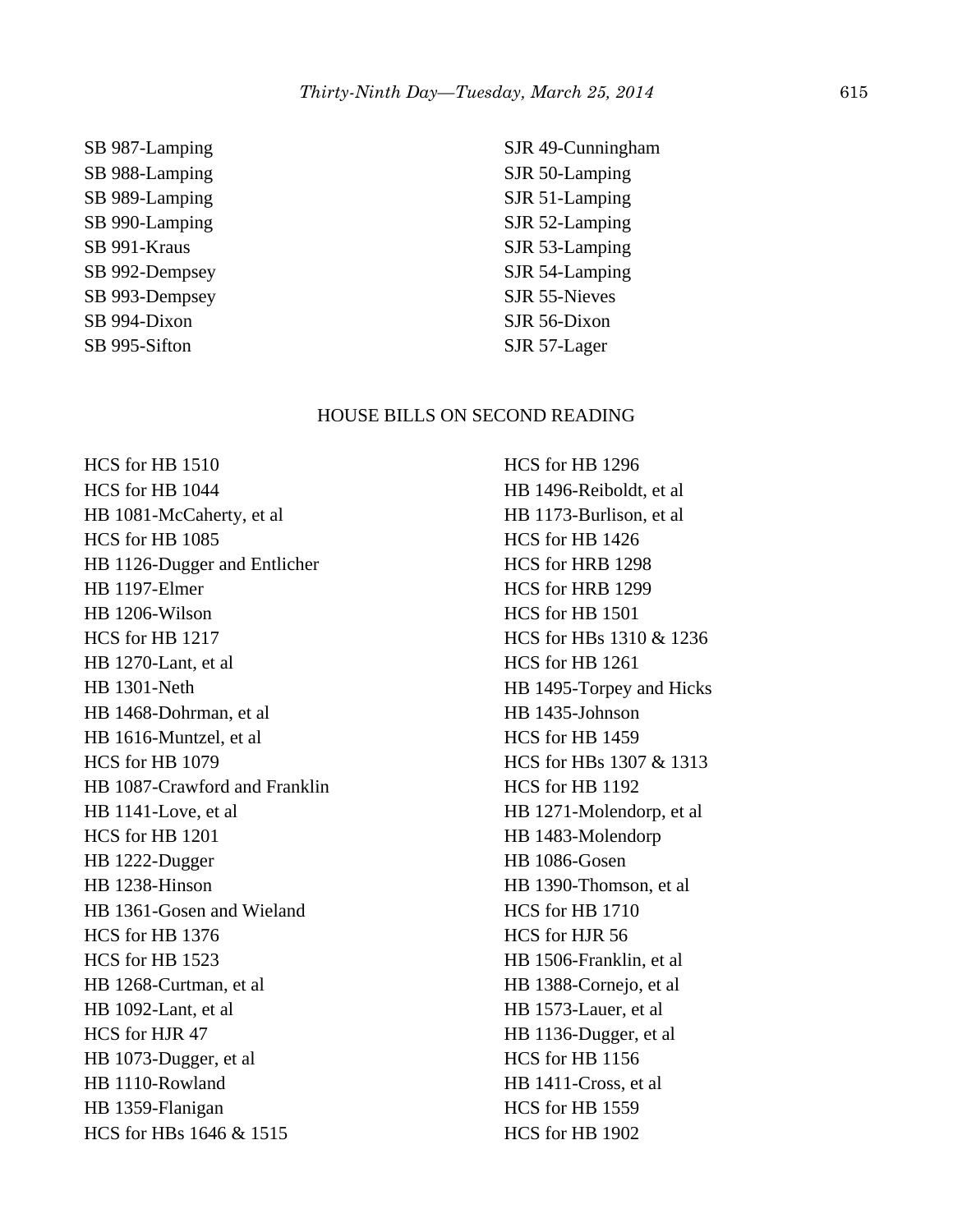HCS for HB 1610 HCS for HB 1410 HB 1132-Engler, et al HCS for HB 1557 HB 1455-Hoskins and Fraker HB 1337-Fitzwater, et al HB 1338-Fitzwater, et al HCS for HB 1644 HB 1532-Spencer and Hicks HCS for HB 1391 HB 1064-Grisamore HB 1442-Dunn, et al

HB 1656-Neely and Hurst HB 1633-Franklin, et al HB 1190-Kelley (127), et al HCS for HB 1181 HCS for HB 1089 HCS for HB 1204 HB 1055-Johnson HCS for HB 1090 HCS for HB 1300 HB 1504-Zerr HB 1791-Fitzwater, et al HB 1802-Roorda and McCaherty

## THIRD READING OF SENATE BILLS

- 1. SS for SCS for SB 666-Schmitt (In Fiscal Oversight)
- 2. SCS for SB 623-Nieves (In Fiscal Oversight)
- 3. SS for SCS for SB 593-Sater
- 4. SS for SB 745-Munzlinger (In Fiscal Oversight)
- 5. SCS for SB 731-Nasheed
- 6. SCS for SRB 714-Lager

 7. SCS for SB 675-Kehoe 8. SB 727-Chappelle-Nadal 9. SCS for SB 716-Brown 10. SB 696-Schaefer 11. SB 693-Parson 12. SB 662-Kraus 13. SB 607-Dixon 14. SCS for SB 564-Chappelle-Nadal

## SENATE BILLS FOR PERFECTION

- 1. SB 601-Holsman
- 2. SB 719-Kehoe
- 3. SB 699-Pearce
- 4. SB 767-Schmitt, et al, with SCS
- 5. SB 854-Wasson, with SCS
- 6. SB 656-Kraus
- 7. SB 599-Kraus, with SCS
- 8. SB 708-Sifton
- 9. SB 782-Romine
- 10. SB 499-Keaveny
- 11. SJR 27-Schaaf and Dixon, with SCS
- 12. SB 490-Lager and Kehoe, with SCS
- 13. SB 674-Kehoe
- 14. SB 644-LeVota
- 15. SB 680-Curls, with SCS
- 16. SB 829-Kraus, with SCS
- 17. SB 584-Dixon
- 18. SB 777-Nieves, with SCS
- 19. SB 739-Romine, with SCS
- 20. SB 553-Emery, with SCS
- 21. SB 707-Wasson, with SCS
- 22. SB 785-Kehoe, with SCS
- 23. SB 818-Kehoe